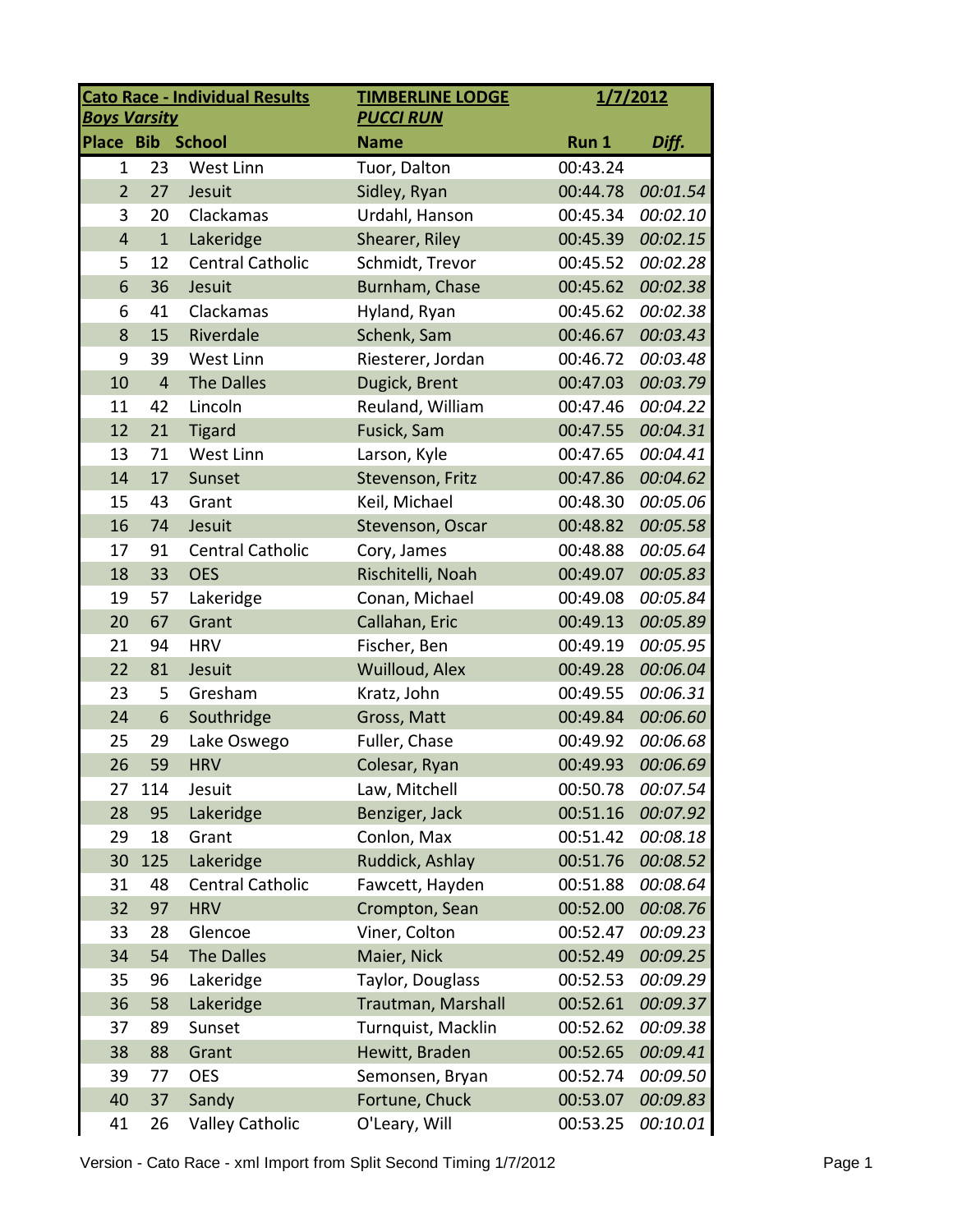| 42 | 13  | Hillsboro            | Bowton, Jacob         | 00:53.33 | 00:10.09 |
|----|-----|----------------------|-----------------------|----------|----------|
| 43 | 25  | Sandy                | Beckman, Liam         | 00:53.97 | 00:10.73 |
| 44 | 53  | Southridge           | Elton, Riley          | 00:54.00 | 00:10.76 |
| 45 | 70  | <b>Tigard</b>        | Fusick, Corey         | 00:54.62 | 00:11.38 |
| 46 | 40  | <b>Tigard</b>        | Rahal-Arabi, Omar     | 00:54.80 | 00:11.56 |
| 47 | 60  | The Dalles           | Underhill, Kale       | 00:54.96 | 00:11.72 |
| 48 | 84  | <b>West Linn</b>     | Pike, Carson          | 00:54.97 | 00:11.73 |
| 49 | 115 | Sandy                | Galloway, Andrew      | 00:55.09 | 00:11.85 |
| 50 | 34  | Lake Oswego          | Toal, Travis          | 00:55.48 | 00:12.24 |
| 51 | 85  | <b>Tigard</b>        | Witkop, Taylor        | 00:56.37 | 00:13.13 |
| 52 | 124 | <b>HRV</b>           | Nance, Eric           | 00:57.00 | 00:13.76 |
| 53 | 50  | Arts and Comm        | Whalen, Daniel        | 00:57.16 | 00:13.92 |
| 54 | 24  | Wilson               | Beattie, Sam          | 00:57.38 | 00:14.14 |
| 55 | 99  | Southridge           | Polaski, Ryan         | 00:57.80 | 00:14.56 |
| 56 | 66  | Sunset               | Nichols, Aj           | 00:58.18 | 00:14.94 |
| 57 | 68  | Lincoln              | Ramsden, Kevin        | 00:58.65 | 00:15.41 |
| 58 | 8   | <b>Beaverton</b>     | Murphy, Ben           | 00:58.94 | 00:15.70 |
| 59 | 105 | West Linn            | Tofte, Matt           | 00:59.24 | 00:16.00 |
| 60 | 117 | <b>West Linn</b>     | Grothe, Matt          | 00:59.49 | 00:16.25 |
| 61 | 122 | Southridge           | Walker, Andrew        | 00:59.74 | 00:16.50 |
| 62 | 98  | <b>The Dalles</b>    | Holeman, Eli          | 01:00.19 | 00:16.95 |
| 63 | 87  | Lincoln              | Prihoda, Thomas       | 01:00.58 | 00:17.34 |
| 64 | 119 | Grant                | Knudsen, James        | 01:00.90 | 00:17.66 |
| 65 | 73  | Sandy                | Banford, Geoffrey     | 01:01.25 | 00:18.01 |
| 66 | 110 | Lake Oswego          | Farrell, Simon        | 01:01.86 | 00:18.62 |
| 67 | 80  | Glencoe              | Neuman, Drew          | 01:02.77 | 00:19.53 |
| 68 | 111 | <b>OES</b>           | Leonard, Charlie      | 01:03.12 | 00:19.88 |
| 69 | 35  | Glencoe              | Pitts, Cayce          | 01:03.13 | 00:19.89 |
| 70 | 30  | <b>OES</b>           | Lavery, James         | 01:03.14 | 00:19.90 |
| 71 | 103 | Lincoln              | Flecker, Sam          | 01:03.38 | 00:20.14 |
| 72 | 38  | Wilson               | Miller, Shiva         | 01:03.43 | 00:20.19 |
| 73 | 109 | Glencoe              | Mclaury, Erik         | 01:03.98 | 00:20.74 |
| 74 | 112 | <b>OES</b>           | Kim, Seogu            | 01:04.61 | 00:21.37 |
| 75 | 75  | Glencoe              | Clausen, Jaydn        | 01:05.39 | 00:22.15 |
| 76 | 69  | Clackamas            | Kiesz, Ethan          | 01:05.40 | 00:22.16 |
| 77 | 101 | Sunset               | Spangler, Alex        | 01:05.93 | 00:22.69 |
| 78 | 83  | Wilson               | Morton, Adrian        | 01:06.21 | 00:22.97 |
| 79 | 16  | Catlin Gable         | Armstrong, Peter      | 01:06.38 | 00:23.14 |
| 80 | 78  | <b>OES</b>           | Hady, Thomas          | 01:06.43 | 00:23.19 |
| 81 | 49  | Sherwood             | Ross, Kenny           | 01:07.02 | 00:23.78 |
| 82 | 9   | <b>Arts and Comm</b> | Paul, Dominic         | 01:07.58 | 00:24.34 |
| 83 | 10  | Sherwood             | Mackelprang, Nicholas | 01:07.99 | 00:24.75 |
| 84 | 56  | La Salle             | Bosworth, Austin      | 01:08.10 | 00:24.86 |
| 85 | 72  | Wilson               | Sanderson, Andrew     | 01:08.82 | 00:25.58 |